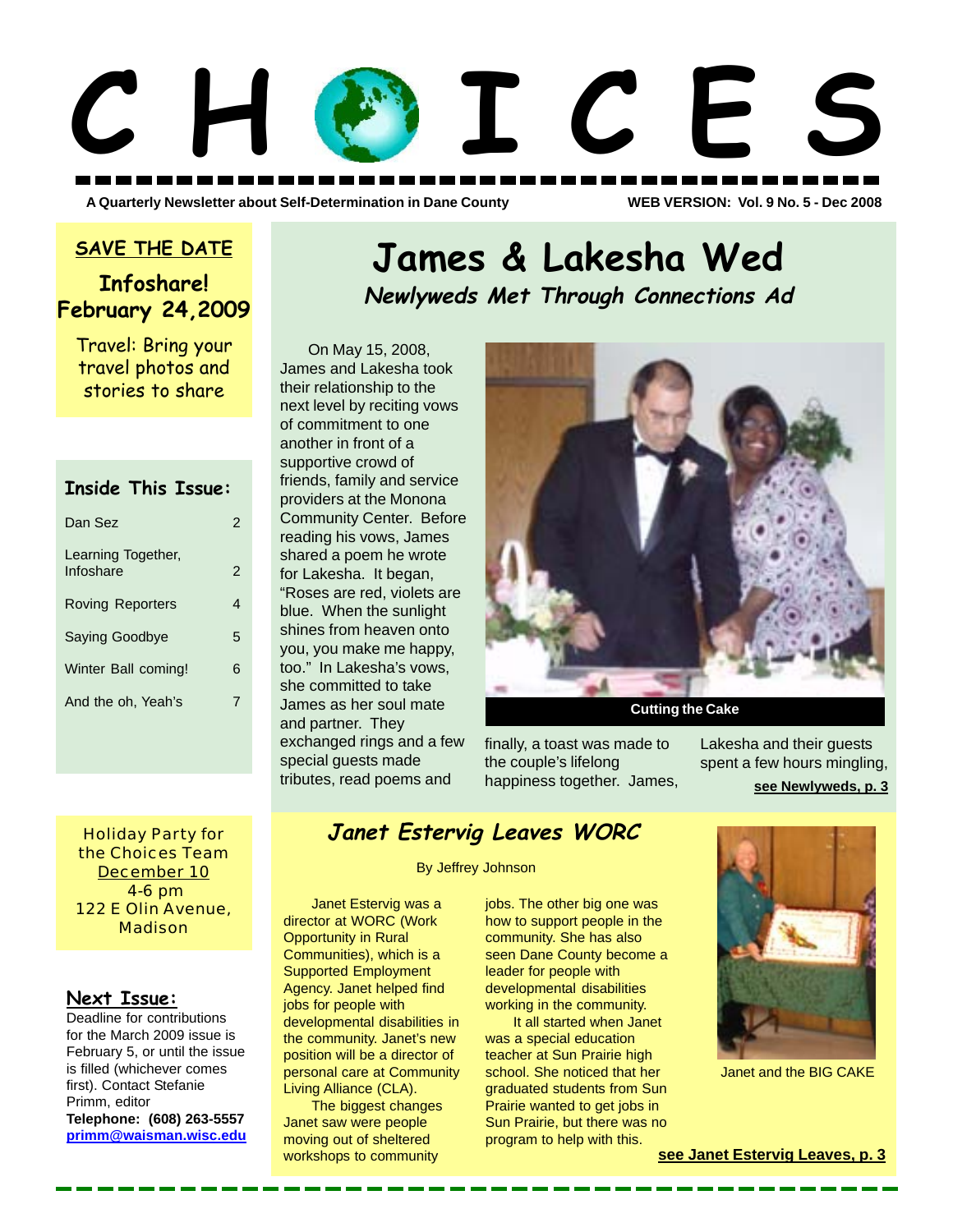

*Dan Rossiter is the Manager of Developmental Disabilities Services in Dane County*



*Learning and having fun together*

# **Dan Sez**

So I looked back at the article I wrote about this time in 2007 and in 2006 and in 2005 and… Well, I've said "next year is good news, bad news" so many times it sounds like an echo. Ok, let's get to the bad news first and get it out of the way.

Once again, there is a shortage of funds to support people with disabilities. This came up in the last CHOICES when Catherine Clodius interviewed me. Money is being diverted to distant wars and our economy sucks big time. Looks like next year will bring a decrease in supports available. One of our agencies figured out that each person they support would have to give up 5 hours of support per week to make up for the reductions. Now, that doesn't mean everyone is going to have to give up 5 hours of support a week but it gives you an idea of what we are looking at. We'll be looking at roommate matches, maybe new ways of providing support, and anything else anybody can think of to make sure everyone gets the support they need and hold on to the good life they want to enjoy.

Ok, good news. The budget next year does mean that many support workers are going to

get a well deserved raise. New ideas are coming out that will provide better, safer support and save money. And as you page through the newsletter, you'll see all kinds of happy stuff…marriages (thanks, in part to this very newsletter), interviews about model trains, an artist's business, announcement for the winter ball (winter is definitely here), and an article about a good friend, Janet Estervig, who has been working to support people with disabilities in supported employment at Work Opportunities in Rural Communities. Anyone who has ever met Janet will tell you she is the best.

And check out the Connections page - Happiness awaits.

### **New Counseling Practice Opening**

**Individuals and Families Living with Disability & Chronic Illness**

**Maura Taggart, PhD, MSW, LCSW Woodview Counseling Center, LLC**

**330 S. Whitney Way, Ste. 303 Madison, WI 53705 608-268-0341 ext. 94**

# **Learning Together Classes for Self Advocates**

**Location**: UW-Waisman Center Outreach: 122 E. Olin Ave., Ste. 100, Madison, EXCEPT Cooking classes: held at the Community Kitchen at the Willy St. Coop, 1221 Williamson Street, Madison. **Registration**: Call (608)265-9440 ext. 440 to register.

### *Arts and Crafts Series: Card Stamping Classes*

Date/Time: Thursday, January 22: 1:00-3:00pm Thursday, February 19: 1:00 – 3:00 pm Registration Fee: \$5 per person, includes materials *Learn to stamp while making cards that you can take home and send to others!*

### *Safety in the Community*

Date/Time: Tuesday, January 13: 1:00 – 3:00 pm Registration Fee: Free *Police officer MaryAnne Thurber will talk about how you can be safe in the community.*

### *Safety Series: Fire Safety*

Date/Time: Tuesday, November 11: 1:00 – 2:00 pm Registration Fee: Free *Eric Dahl from the Madison Fire Department will discuss fire safety in this informative session.*

### *Daily Living Skills: Whole Food Cooking with Mary Sykes*

Date/Time: Thursday, January 29: 5:30-7:30pm and Thursday, February 12: 5:30-7:30pm Registration Fee: \$5 per person *This workshop will give you a good start on how to cook nutritious, inexpensive and tasty meals.*

### **SAVE THE DATE: Infoshare, Feb. 24 '09, Alliant Center The Next Infoshare about TRAVEL will be February 24,2009. Bring your travel photos and stories to share! And watch for more information to come.**

### **Infoshare held September 12, 2008**

We had a very nice day at Olin Park in Madison. All of us had a very good time. There were about 70 people there at the park, on a cold day in September. Infoshare keynote speakers were Mr. Bob Queen and Gary Kallas from the Marquette Neighborhood Association. Bob is an event organizer who talked about his passion for his community. Gary is the director of the Wilmar Neighborhood Center. Our next Infoshare Conference will be on **Tuesday, February 24, 2009 at the Alliant Center** - by Dan Remick

CHOICES is

sponsored by Dane County Dept of Human Services, Adult Community Services Division, Madison Wisconsin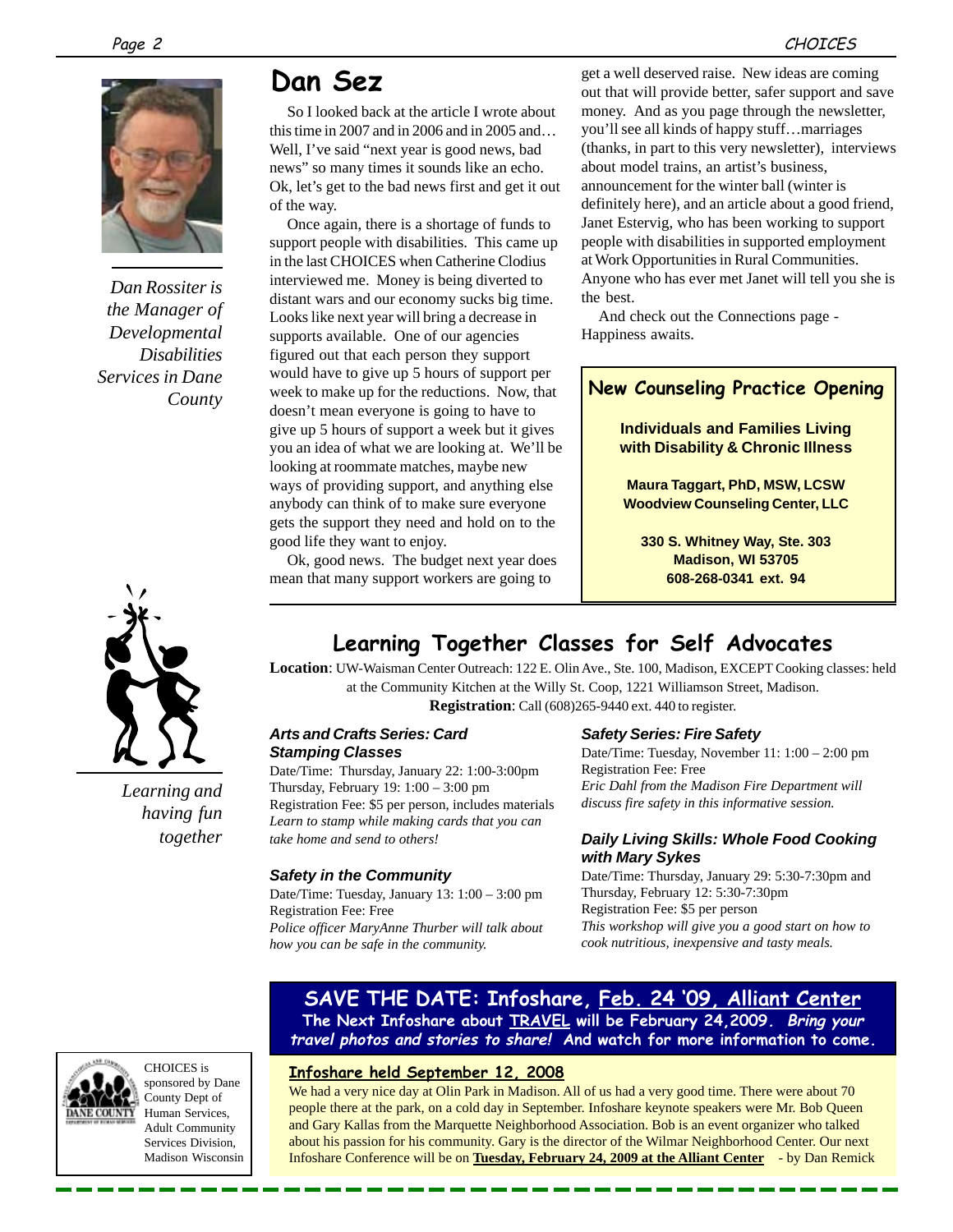**Newlyweds, from p 1**

dancing, taking photos and enjoying some hors d'oeuvres, punch and, of course, cake. James' aunt commented that the decorations were beautiful. Lydena from CCLS and Jacki from MARC-RES decorated the venue in pink and black with flowers, streamers, rose petals and candles. Mark from CCLS, and his partner Jim,



made a beautiful 2-tiered fondant cake and prepared some delicious food and beverages for all to enjoy. Everyone commented on how beautiful Lakesha looked, dressed in a stunning two-piece pink and black ensemble with her hair in a sleek bob, topped off with a matching beaded necklace from her own jewelry line: Sassy D's. And James received cajoling from friends and family about how well he cleaned up in a tuxedo.

Lakesha's family made the trip all the way from Chicago to join them for their special day. James' family, from the Beaver Dam area, was also in attendance. Many photos and even a video tape were taken to keep the memories of the day alive for years to come. Many of the guests made their best wishes known for James and Lakesha on video tape, for them to view later.

James and Lakesha live together in a two-bedroom home on the west side of Madison. James works for the federal government as a janitor and Lakesha owns a micro-enterprise called Sassy D's, making beaded jewelry. The two plan to honeymoon in the Wisconsin Dells.

Congratulations, James and Lakesha!

# **Dane County Timebank Celebrates 3 Years!**

**by Catherine E. Clodius**

**The Time Bank of Dane County celebrated their 3<sup>rd</sup> birthday party on Saturday October 18, 2008 at First Congregational Church. Participants were asked to bring a dish to pass and they had some lively music to listen to.**

**Timebank is an exchange system where participants help each other out. You earn 1 time dollar per hour of service which you can use for a service from anybody in the network.**

**As budgets are getting less but expenses growing we can help each other out by doing something for someone else.**



Above, Dan Rossiter presents Janet Estervig with an award at the Association for Persons in Supported Employment Conference on October 8. The plaque reads: *"Presented to Janet Estervig for 25 years of unyielding dedicated service to people with disabilities. Your ideas, schemes and fortitude will forever be embedded in the disability and business communities throughout Wisconsin. 1983-2008. Thank you from all of us, DHS, DVR, WI-APSE & Dane County"*

### **Janet Estervig Leaves WORC, continued from p 1**

She went back to school and got her master's degree in Vocational Rehab.

She then went to the county and asked for some money to start a supported employment agency called WORC. In 2006, Janet earned her degree as a

Registered Nurse. Janet is a member of several different organizations and boards of directors. She has been on the Options in Community Living Board for 27 years! She was also a board member for the Wisconsin Association for Persons in Supported Employment (APSE). Janet has worked with the DD Coalition and the Supported Employment Provider Coalition. She has been a trainer and job developer mentor in Wisconsin and in other states, Scotland and the UK.

We all hope that Janet enjoys her new job as the Personal Care Director at Community Living Alliance. We know she will do a great job at her new position.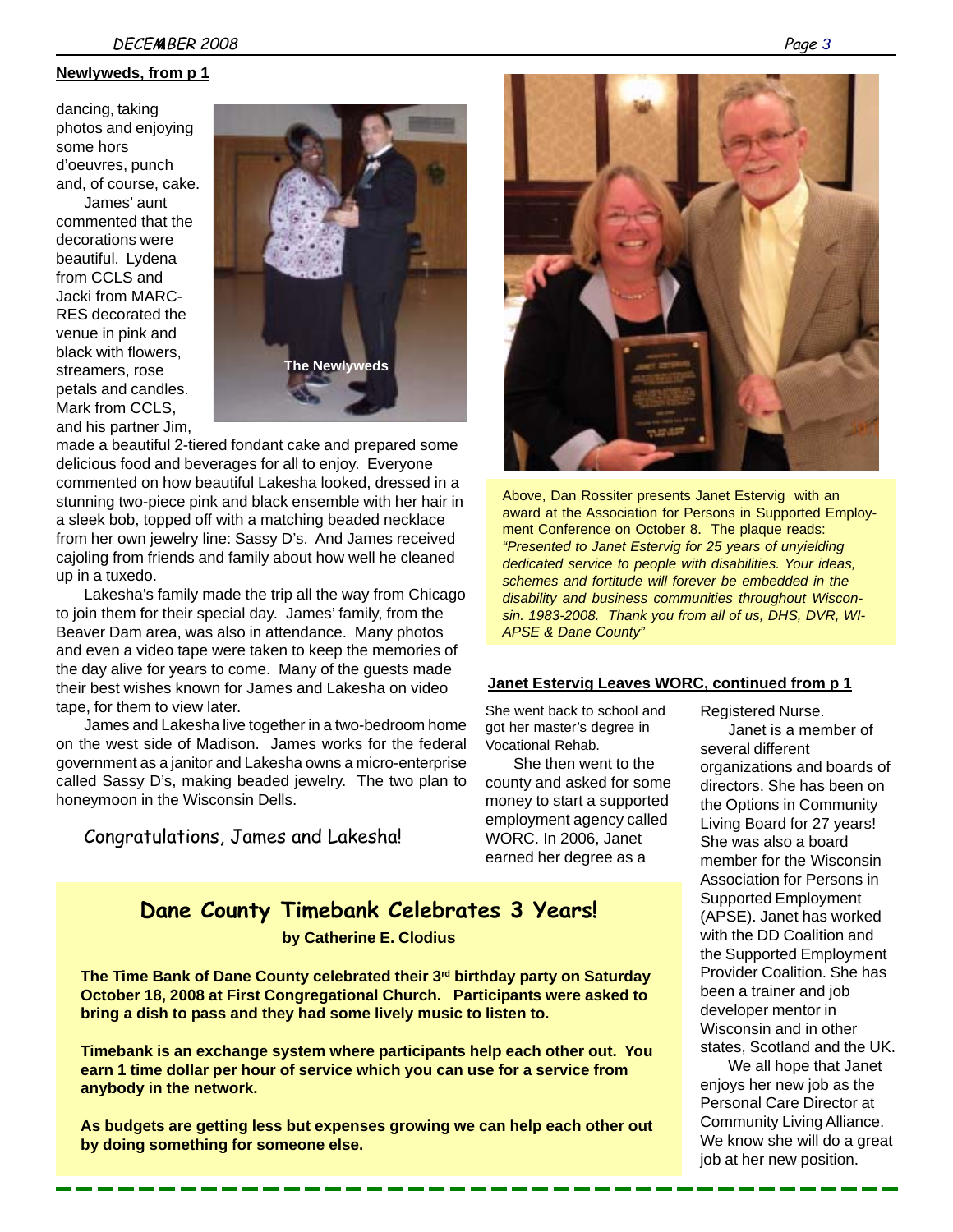

### **Dan and His Trains** By Jeffrey Johnson

Dan Dvorsky began collecting to trains when he was young. His dad introduced him to trains. He belongs to a train club called the Wisconsin Garden and Railway Society. They meet once a month. He goes with his dad to the train meetings. They meet all over the state.

Dan showed us both sets of his trains. All the trains he has are G scale model trains. They have two train tracks outside and one inside his house, in the basement. One of the trains outside is an Amtrak train and the other is cargo train. They are still working on the landscaping for part of the outside tracks. The trains can stay outside during snow and rain. They even have a train that will help push the snow off the tracks. They are powered by electricity. The tracks Dan has will not rust. The one in the basement is an Amtrak train too. They named the track DJ and BJ Railroad Company. It stands for Daniel Joseph and Brian James.

 There is a train show at Olbrich Gardens around Christmas time that he is involved with. Dan's favorite train is the Amtrack that runs in his backyard. He has a great train setup that runs inside and also outside.

## **Trains at Olbrich Gardens Olbrich's Holiday Express**

**December 6-31, 10am-4pm**

Large-scale model trains wind through an enchanted land of colorful poinsettias and holiday trees

Dec 24 - closed at 2pm Dec 25 & Jan 1 - closed all day

# **The Christmas Trees on University Avenue**

My name is James Burreson and my mother, Jean Kessenich, used to work for the Center for Cosmetic Dentistry – the business that creates the beautiful display of lit-up Christmas trees lining University Avenue each winter. You have probably seen these trees. It seems like they go on forever. There are lights of every color you can imagine – like a huge rainbow. I interviewed my mom about the display and thought that you might enjoy some of the fun facts I gathered.

How many trees are there? *228*

How many strands of lights are there on each tree? *Eight. That's a total of 1,824 strands in the display!*

How many lights are on each strand? *100. That's 800 per tree, or 182,400 total!*

Who pays the electric bill? *It is expensive. Dr. Jack Kammer and the Center for Cosmetic Dentistry pay for it.*

Who puts the lights up? *A bunch of volunteers, some being employees of the dental office and a group from Channel 27. Including Jean (my mom)!*

# **What are people saying about the new Choices reporters?**



"Congrats on the best issue ever!" *- Susan Kidd Webster, parent*

"WOW!!! This really looks great. It is so fun to read Choices and see all the articles written by the various reporters. Excellent." *- Sue Prodell, TIES*

> "It looks great!" *- Courtney Wilson, broker*

"Great job to you and the writers on this latest issue of CHOICES. Lots of interesting stuff packed in there!" *- Jessica Haven, broker*

**If anyone would like to donate money to help pay for the cost of lighting up the beautiful trees, you can send it to:** *Shorewood Hills Trust – Tree Fund,* **c/o M&I Bank of Hilldale – Private Banking; 401 N. Segoe Rd., Madison, WI 53705**

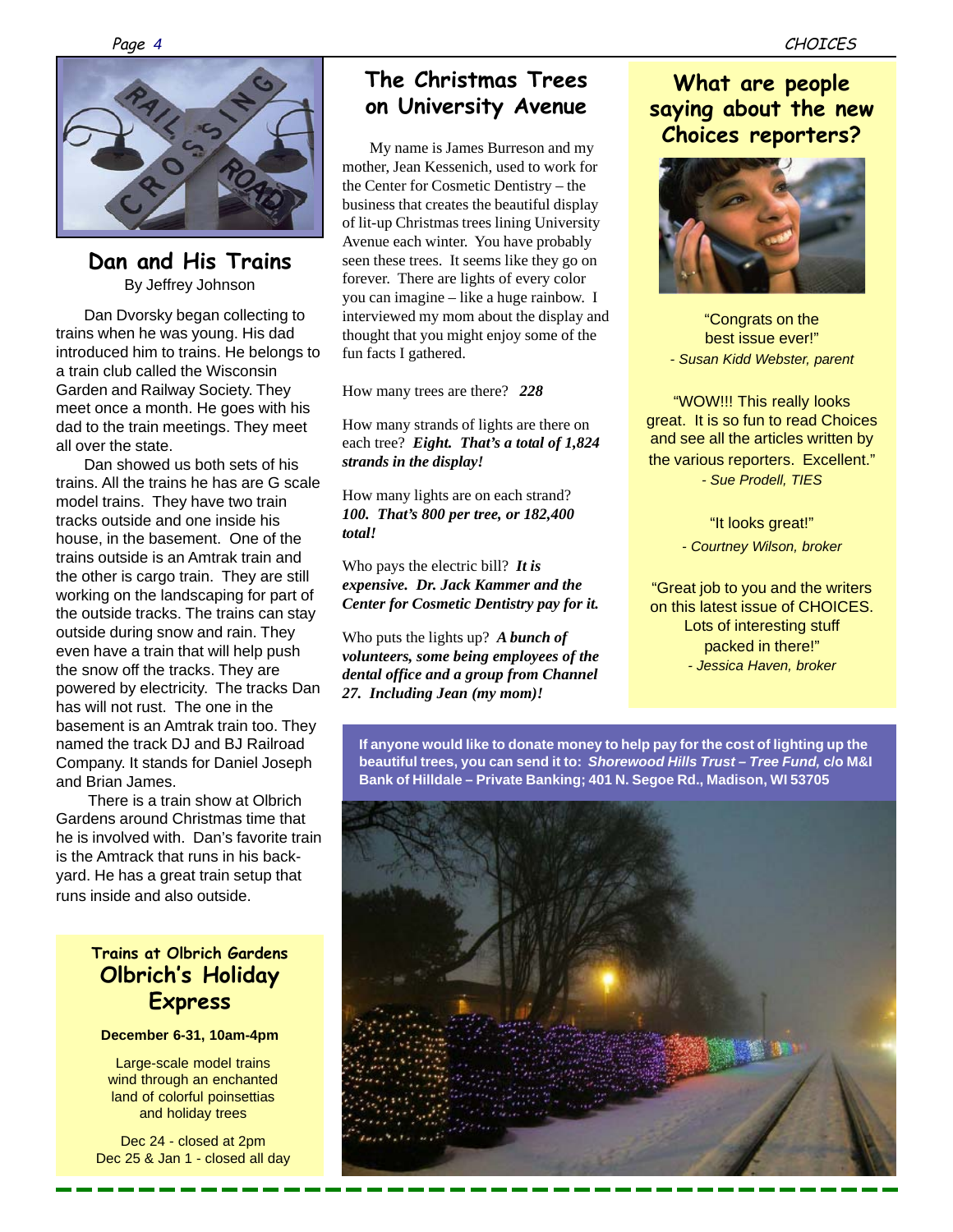# *The Winter Ball Ball The*  **\* \* BUY YOUR TICKETS NOW! \* \***

*Sponsored by The Arc-Dane County, The Epilepsy Foundation & the Madison Concourse Hotel*

*will be held on be Friday, January 23, 2009 January 23, 2009Friday, from 6:30 – 9:30 pm from 6:30 – pm at The Madison Concourse Hotel The Concourse Madison 1 West Dayton Street, Madison 1 West Dayton Madison*

**Tickets must be pre-purchased from The Arc-Dane County for each person. (Sorry, no free tickets for staff, attendants, or family members). The ticket includes the Ball and hot and cold light snacks at the beginning of the evening's festivities 'til they are gone (6:30-7:30 p.m.)**

### **COST: \$3.00 The Arc-Dane County member \$5.00 Non-member**

In order to plan for this event, **ticket requests must be received by Monday, January 12, 2009.** Upon receipt of the request & payment, the tickets will be mailed prior to the event. Each person, family or agency is responsible for distributing the tickets purchased. If you have ordered too many tickets or need more tickets, please network with others so that the tickets may be used. Tickets will be distributed on a first come-first served basis.

### **NOTE: All clients must carry emergency contact information at The Winter Ball. All clients must provide own transportation to & from the Winter Ball. ------------------------------------------------------------------**

**TICKET REQUEST: (Please list name and/or agency of person responsible for distributing tickets purchased)**

| <b>Name</b>    |      | Agency                     |  |
|----------------|------|----------------------------|--|
| <b>Address</b> |      | <b>City</b>                |  |
| <b>State</b>   | Lip. | Phone                      |  |
| <b>Cell</b>    |      | <b>Emergency Contact #</b> |  |

**\_\_\_\_#TICKETS @ \$3.00 - Arc-Dane County member \$ \_\_\_\_\_\_\_\_\_\_ \_\_\_\_#TICKETS @ \$5.00 - Non-member \$ \_\_\_\_\_\_\_\_\_\_ TOTAL DUE: \$ \_\_\_\_\_\_\_\_\_\_**

**SEND FORM & PAYMENT payable to The Arc-Dane County, to: The Arc-Dane County Paul A. Yochum, Exec. Dir. 6602 Grand Teton Plaza Madison, WI 53719**

> **TICKET REQUESTS MUST BE RECEIVED BY MONDAY, JANUARY 12, 2009!**

**FAX #: 833-1307 E-MAIL: arcdane@chorus.net TELEPHONE: 833-1199 Web site: www.arcdanecounty.org**

# COLORS BY FULTON

by Jeffrey Johnson

I recently interviewed Fulton Damm about his microenterprise called "Colors by Fulton." He started his own business because he loves art and has a lot of work experience. Fulton started his business with the help of DVR (Division of Vocational Rehabilitation), and a support team from PCS, Avenues to Community, Integrity Residential Services and his brother John.

Fulton paints at the VSA Art Center on Hayes Rd. and takes classes year round. He also creates his ceramic pieces at Higher Fire Clay Studio on Regent St. and he likes to paint by hand. Fulton had to make his own canvases before he started to paint.

He likes to paint all kinds of things using bright colors. His most popular paintings are of flowers and his ceramic fish. Fulton made his very first sale for ten dollars selling one of his garden art pieces at a garage sale. Fulton likes to sell his paintings and other art work at conferences, craft fairs and different events. He is always looking for places to exhibit and sell his art work so please feel free to contact him. All Fulton's original artwork and ceramic pieces can be found on his website www.colorsbyfulton.com. Fulton and his friend Pam showed me all of his art that he has done. I took a photo of him and his artwork to share with you. I think we can all agree that he is a very good artist.